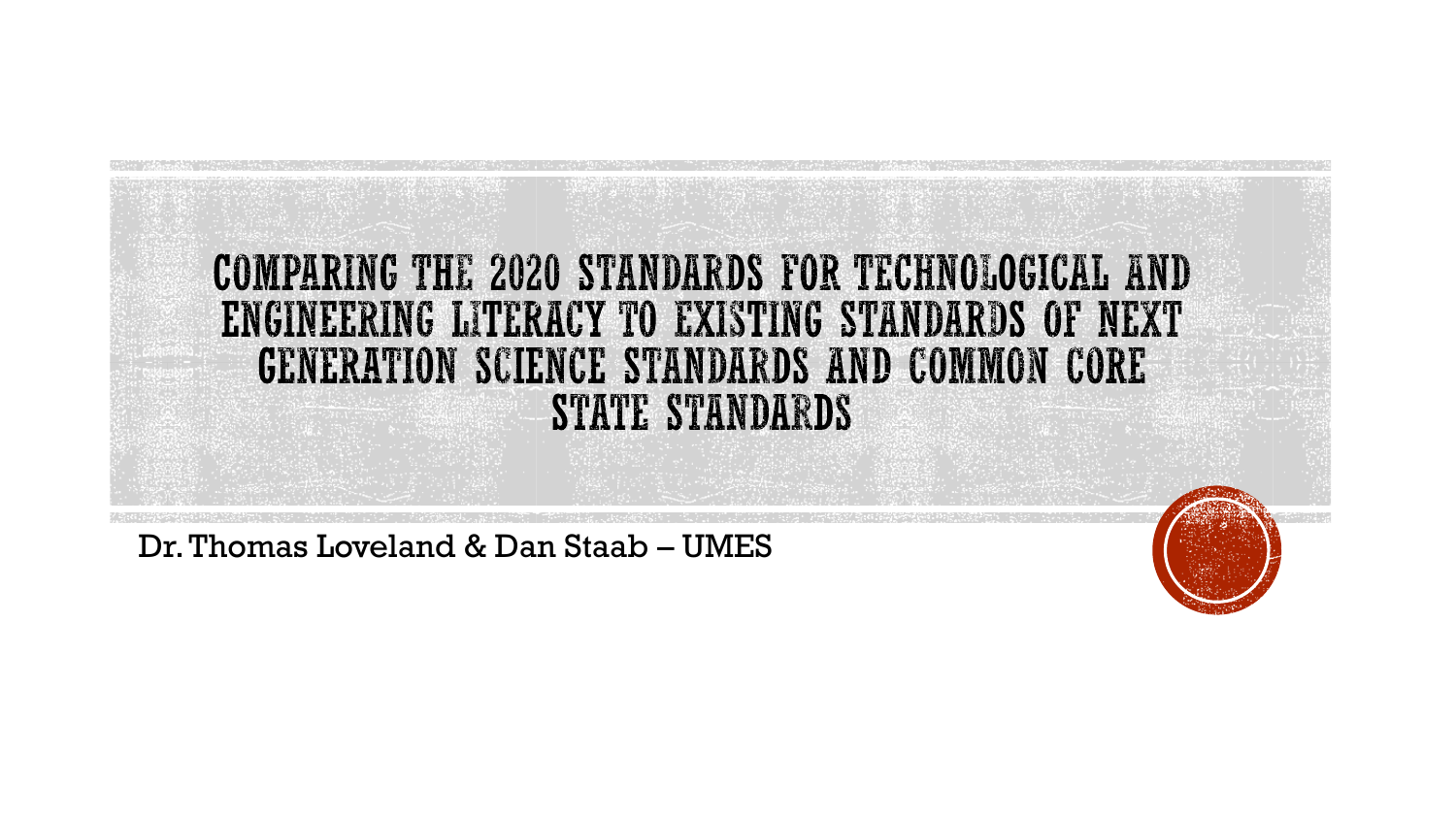| Standards for  |
|----------------|
| Technological  |
| Literacy (STL) |

Next Generation Science Standards (NGSS)

- Originally published: 2000
- Revised and Republished 2002 & 2007

• Originally published: 2013

Common Core State Standards (CCSS)

• Originally published: 2010

The 2020 RE**(VISION)** • Align benchmarks within standards to link more closely to cross curricular subjects



### INTRODUCTION



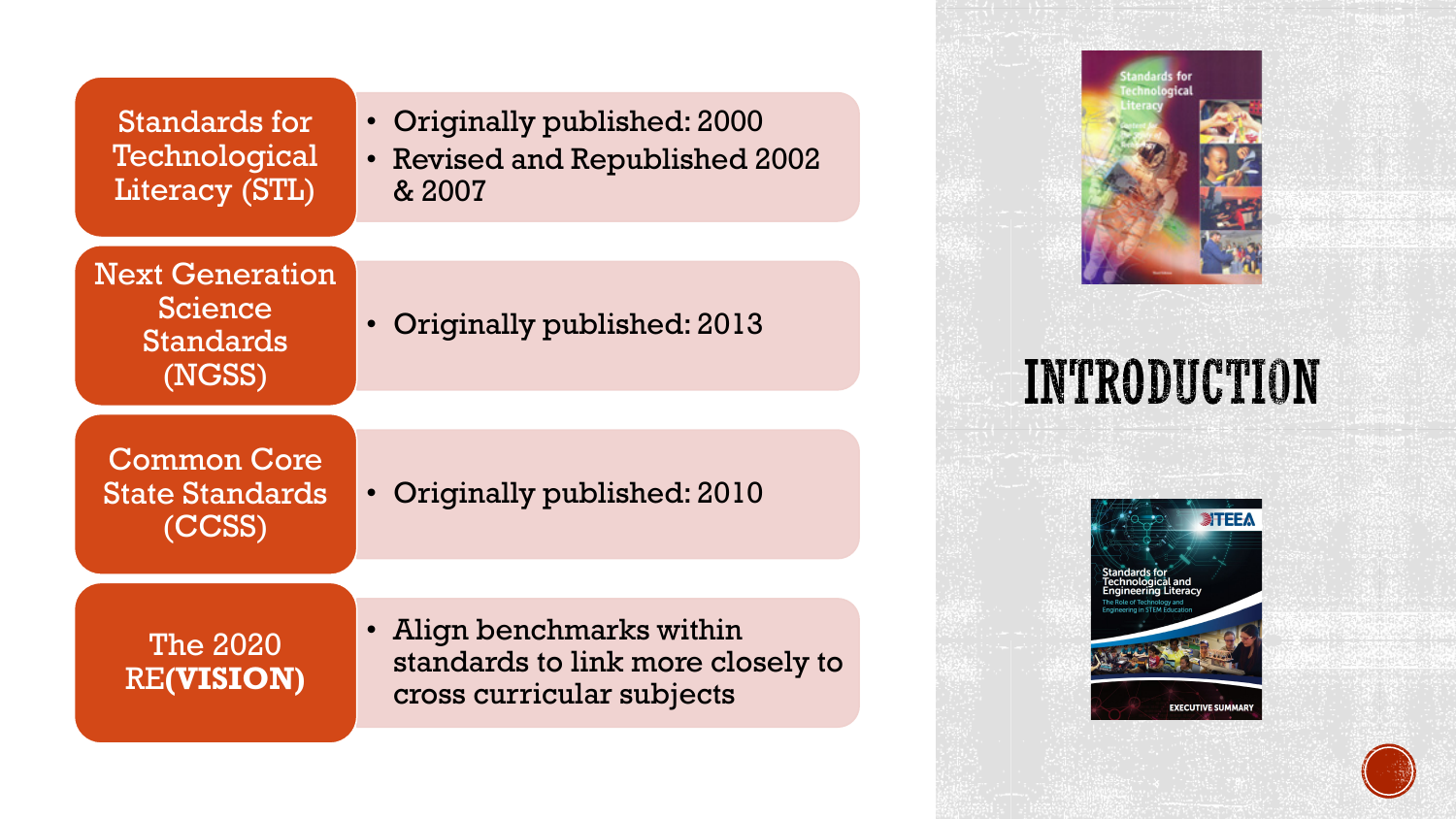# PURPOSE AND SIGNIFICANCE OF RESEARCH

#### **Ultimate purpose – provide resources for the daily classroom teacher**

 When benchmarks are aligned closer across multiple subjects, different methods and strategies can be used to teach the same material

#### **Technology Education and Engineering: Ever-Evolving**

 Updating standards and benchmarks indicates instructors are as in-tune with the real world (skills & competencies) as possible

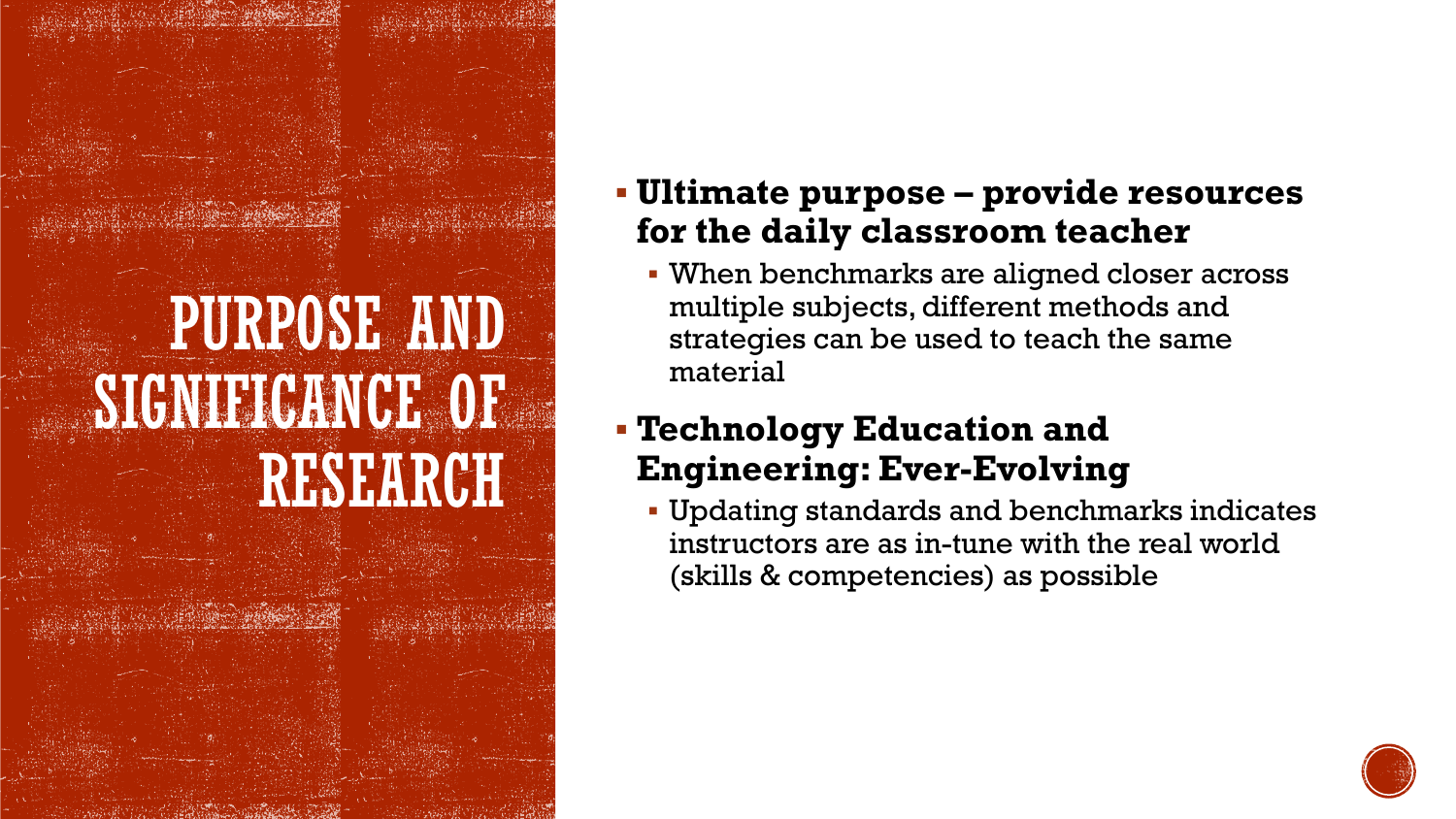

- Current STL Standards
	- Two decades old & out-of-date
	- 288 benchmarks
- Newly Proposed Standards
	- Now 142 benchmarks

#### The **Ultimate Problem**

- Proposed benchmarks should be linked to appropriate STEM benchmarks in NGSS & CCSS
- Alignment of benchmarks **improves the linkage of T & E to STEM and increases the potential for academic integration of T & E content.**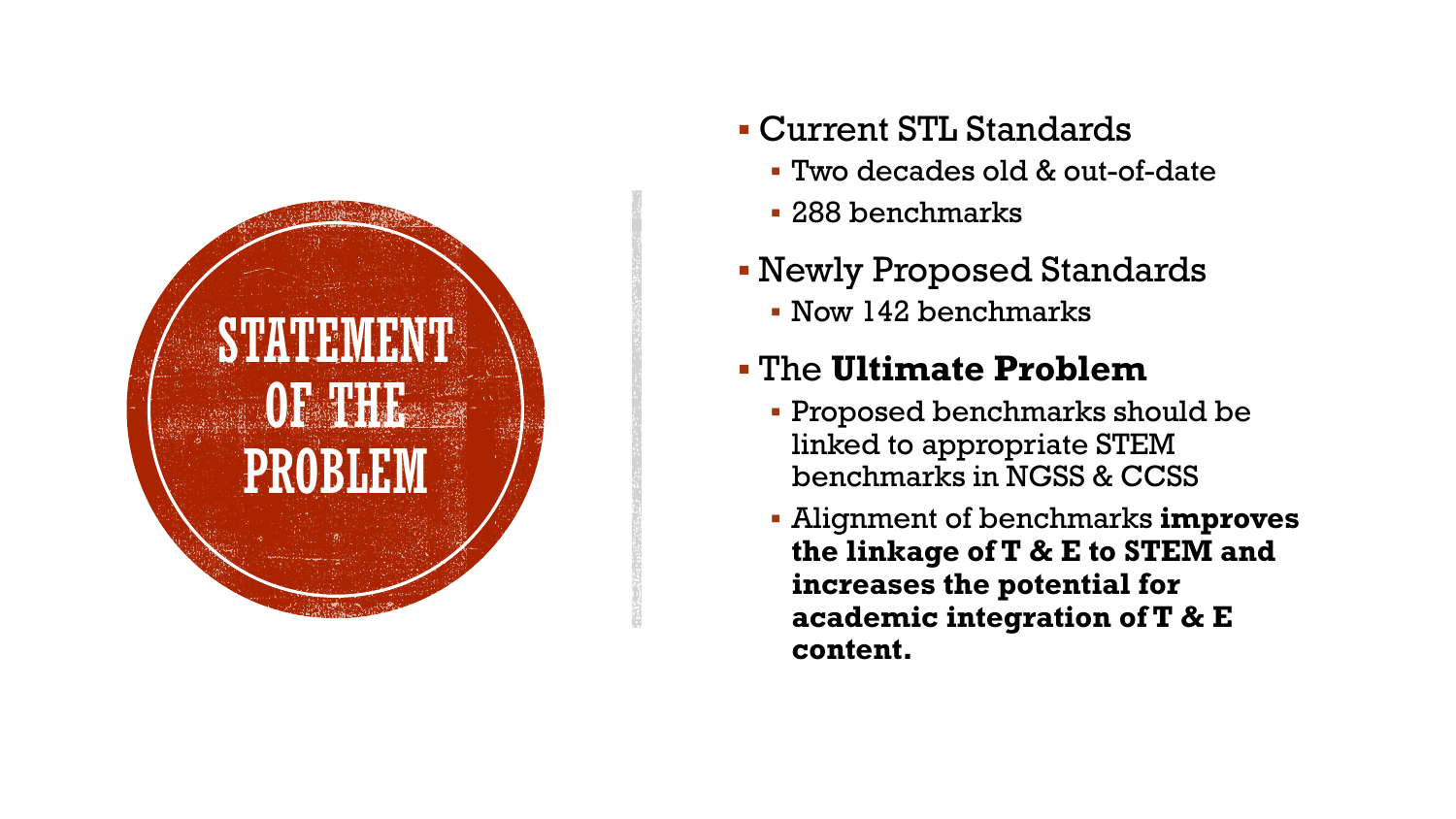To what extent do the existing Next Generation Science Standards align with the revised Standards for Technological and Engineering Literacy?

> To what extent do the existing Common Core State Standards for English align with the revised Standards for Technological and Engineering Literacy?

> > To what extent do the existing Common Core State Standards for Mathematics align with the revised Standards for Technological and Engineering Literacy?

> > > How aligned are the STEL standards based on separate T & E review teams and consultant scores?

# RESEARCH QUESTIONS

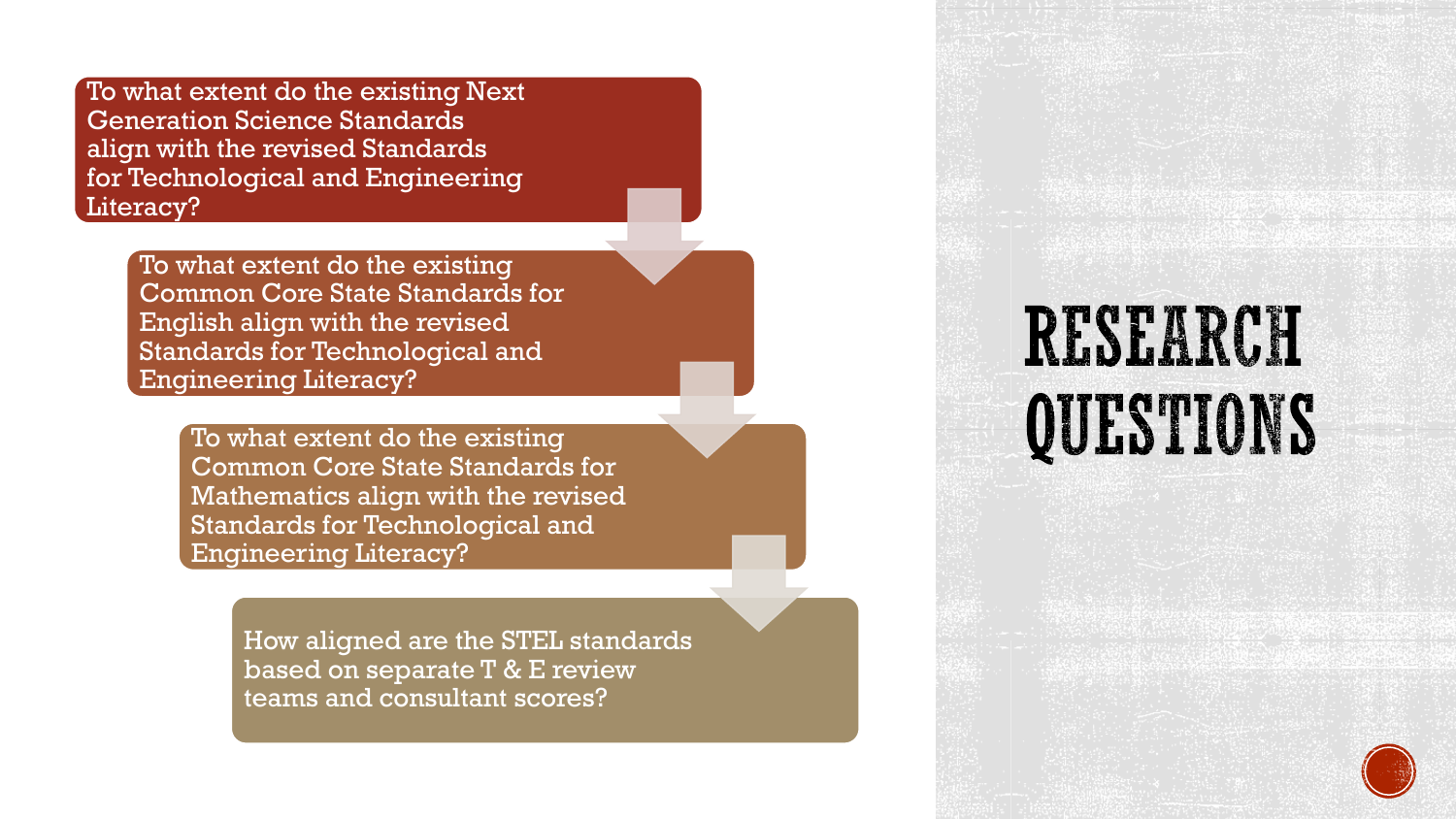

- Standards Matrix The Nucleus of the Study
	- Encompasses all Standards & Benchmarks of proposed revisions
- Analyzed (linked) by two groups of review teams
	- Teams consist of one Technology and Engineering Education Professor, one Technology and Engineering Education Supervisor, and one Technology and Engineering Education classroom teacher

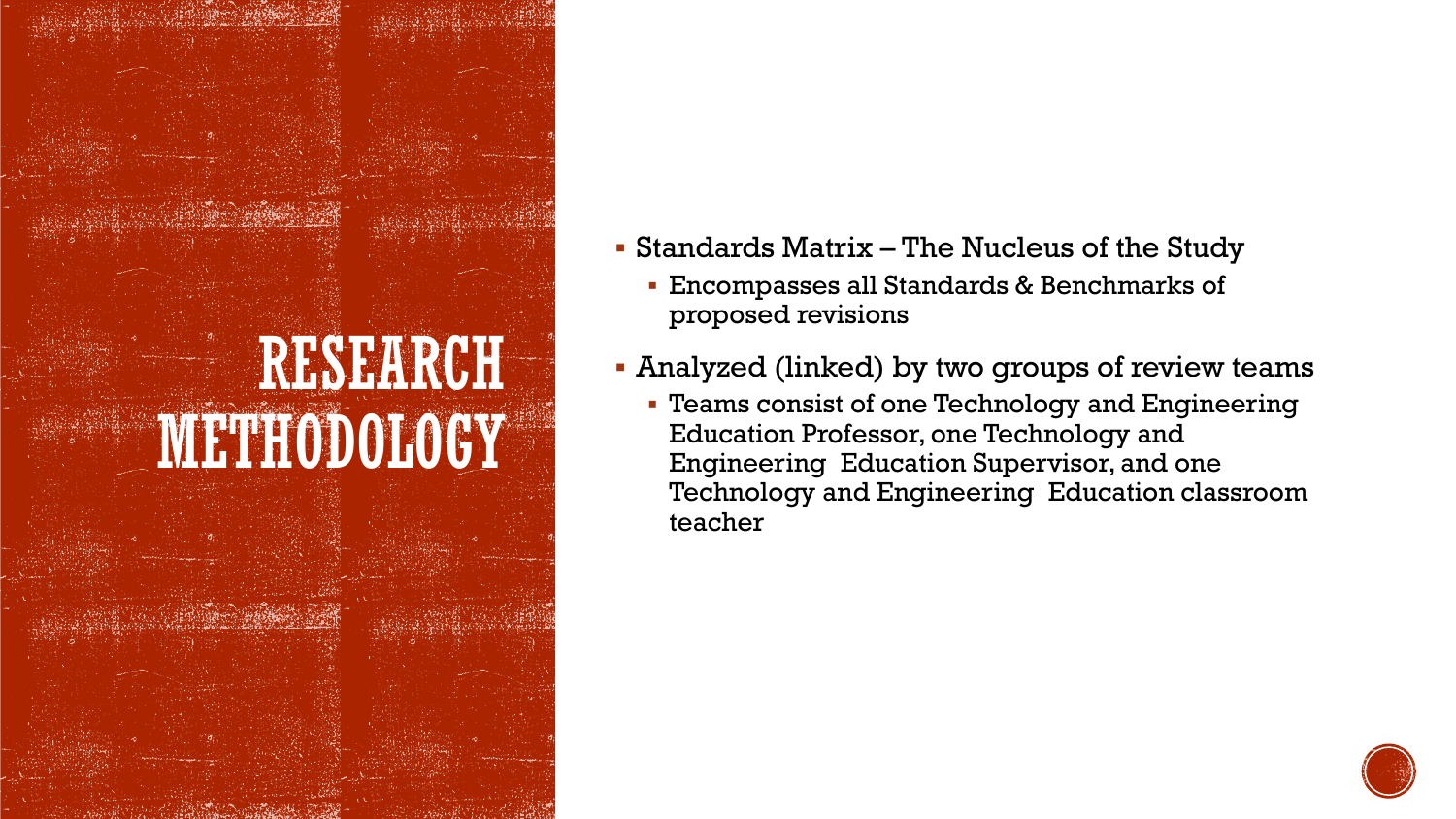

- STEL Benchmarks edited December 2019, January and February 2020 to current **142**.
- NGSS, CCSS Math and CCSS ELA reviewed for potential benchmarks at identified K-12 levels. **Abridged benchmarks document created to pull matched benchmarks from.**
- Dr. Loveland and Dan Staab identified closely matched benchmarks from three academic standards.
- Submitted to educational experts or graduate students the three academic areas: Baylor University doctoral students reviewed mathematics, Strategic Outreach director from North Carolina State University checked science, and graduate student from University of Idaho reviewed ELA.

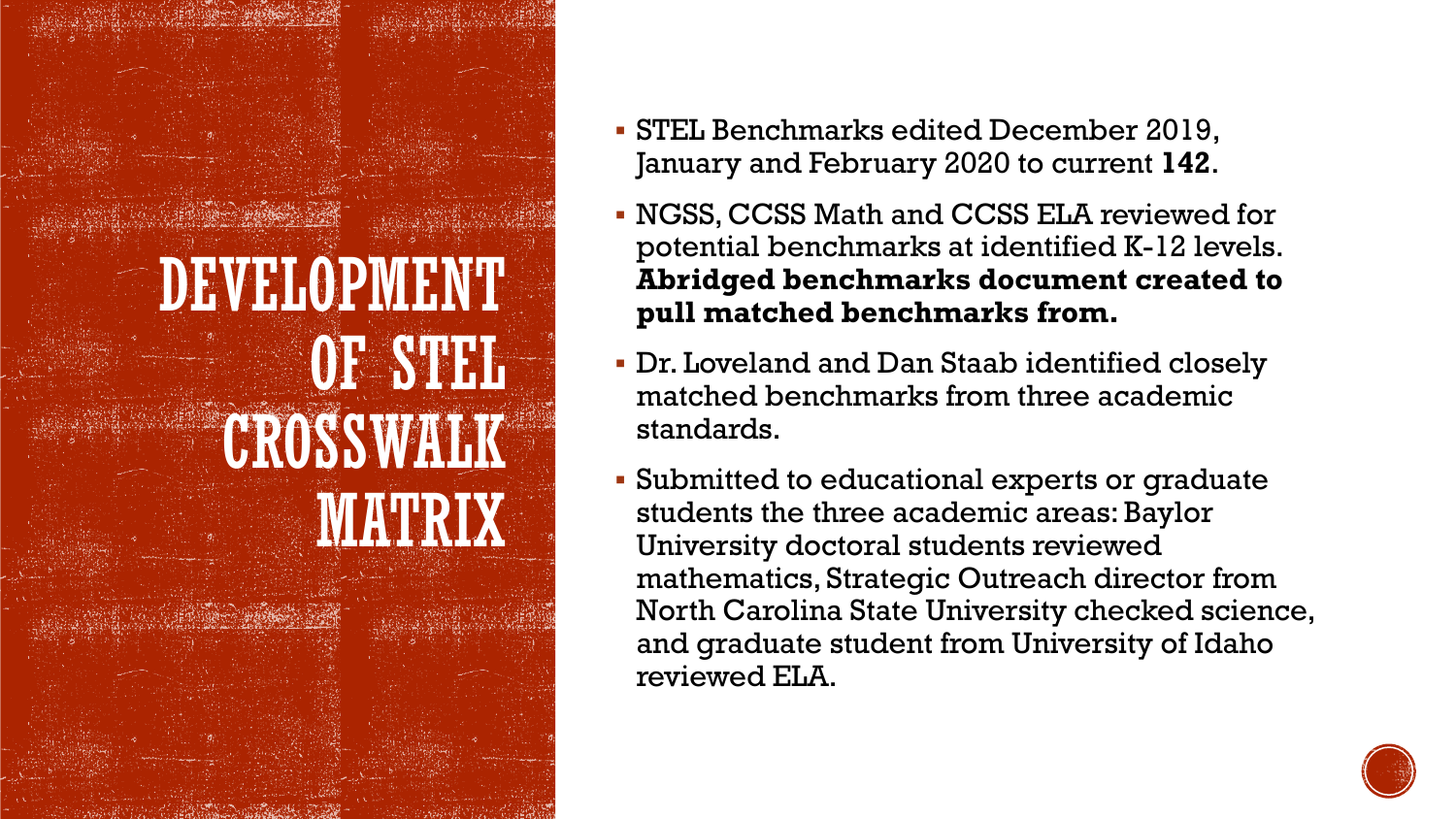|          | <b>STEL Benchmark</b>                                                                           | <b>NGSS Benchmark</b>                                                                                                                                                                                                                                    |    | <b>CCSS Math</b><br><b>Benchmark</b>                                                                                                                                                                                                                       |   | <b>CCSS ELA</b><br>Benchmark                                                                                                                                                                                                                    |   |
|----------|-------------------------------------------------------------------------------------------------|----------------------------------------------------------------------------------------------------------------------------------------------------------------------------------------------------------------------------------------------------------|----|------------------------------------------------------------------------------------------------------------------------------------------------------------------------------------------------------------------------------------------------------------|---|-------------------------------------------------------------------------------------------------------------------------------------------------------------------------------------------------------------------------------------------------|---|
| $9 - 12$ | <b>1P.</b> Analyze the rate of<br>technological<br>development and<br>predict future diffusion. | <b>HS-ETS1-4</b> Use a computer<br>simulation to model the<br>impact of proposed<br>solutions to a complex real-<br>world problem with<br>numerous criteria and<br>constraints on interactions<br>within and between systems<br>relevant to the problem. | 5. | N-Q.1 Use units as a way to<br>understand problems and to<br>quide the solution of multi-<br>step problems; choose and<br>interpret units consistently in<br>formulas; choose and<br>interpret the scale and the<br>origin in graphs and data<br>displays. | 4 | ELA-Literacy.RST.9-10.3<br>Follow precisely a complex<br>multistep procedure when<br>carrying out experiments,<br>taking measurements, or<br>performing technical tasks,<br>attending to special cases<br>or exceptions defined in<br>the text. | 4 |



Above is an example of a proposed linkage between STEL Benchmark 1P with existing NGSS & CCSS Benchmarks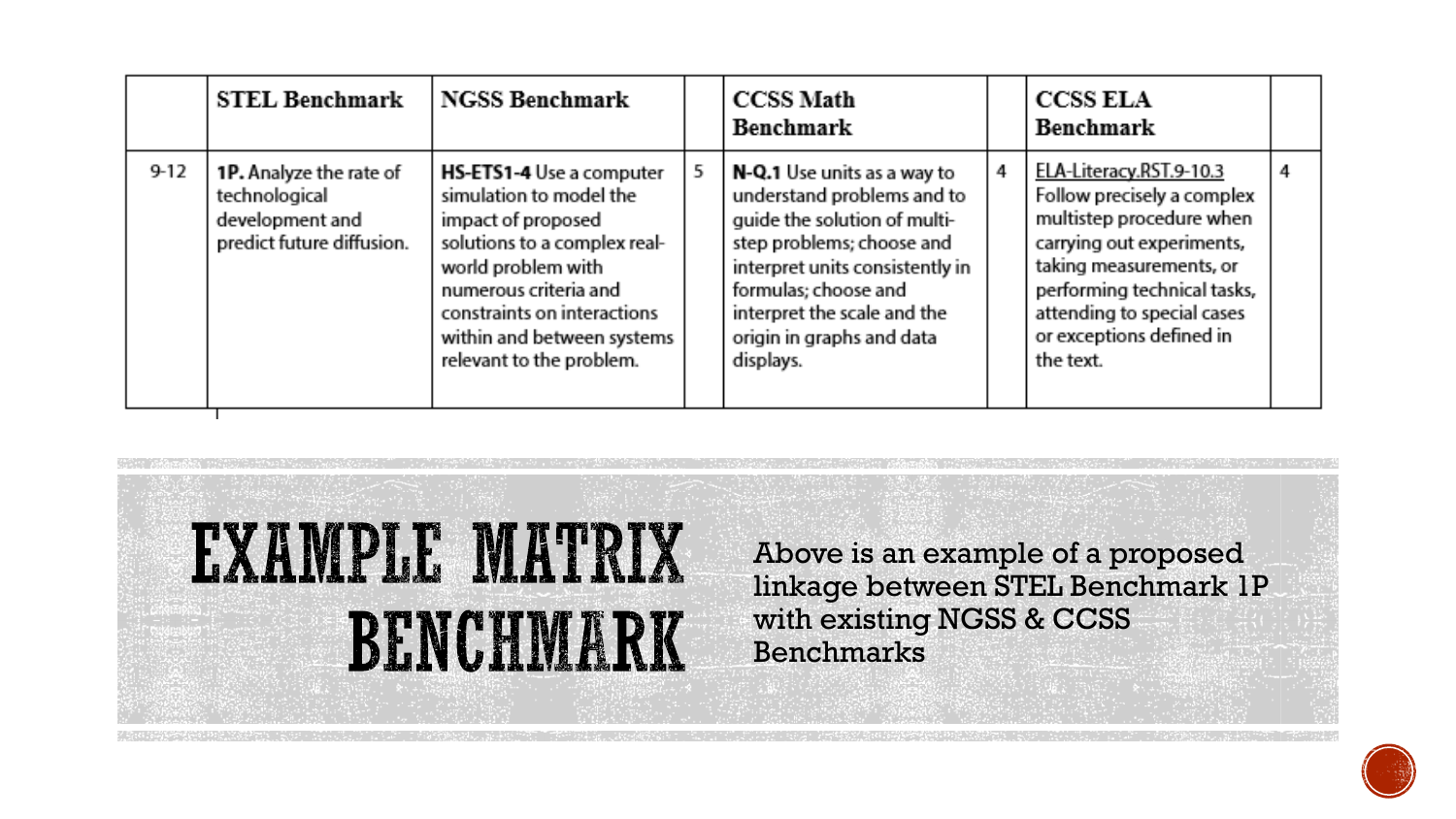| ${\color{MyBlue}\textrm{Level}}$ | <b>Descriptor of Level</b>                                                                                                                                                                            | <b>CCSS Matched Benchmark</b>                                                                                                                                                                                                                                                  | <b>Reasoning for score</b>                                                                                                                                                                                              |
|----------------------------------|-------------------------------------------------------------------------------------------------------------------------------------------------------------------------------------------------------|--------------------------------------------------------------------------------------------------------------------------------------------------------------------------------------------------------------------------------------------------------------------------------|-------------------------------------------------------------------------------------------------------------------------------------------------------------------------------------------------------------------------|
| ı                                | Totally unacceptable match.<br>The proposed benchmark has<br>nothing in common with the<br>STEL benchmark, no<br>language could be construed<br>as being linked, or they are<br>from different areas. | G-CO.5 Given a geometric figure<br>and a rotation, reflection, or<br>translation, draw the transformed<br>figure using, e.g., graph paper,<br>tracing paper, or geometry<br>software. Specify a sequence of<br>transformations that will carry a<br>given figure onto another. | None of the language pertains to using<br>rates to predict future data. This<br>benchmark is from Geometry -<br>Congruence and implies drawing<br>geometric shapes.                                                     |
| 2 <sub>2</sub>                   | Mostly disagree with match.<br>While some aspect of the<br>benchmark might include<br>minimal matched language,<br>the overall benchmark does<br>not link to the STEL<br>benchmark language           | S-ID.3. Interpret differences in<br>shape, center, and spread in the<br>context of the data sets, accounting<br>for possible effects of extreme data<br>points.                                                                                                                | While probability might be plausibly<br>linked to STEL 1P, this benchmark is<br>only about data on hand and outliers,<br>not the future.                                                                                |
| $\overline{3}$                   | Could be plausible. One<br>could make a stretched<br>argument for linkage<br>between the two benchmarks<br>but overall it is not enough.                                                              | S-IC.6 Evaluate reports based on<br>data.                                                                                                                                                                                                                                      | This benchmark is getting closer and<br>could be a go-to math benchmark for<br>many of the 9-12 STEL benchmarks but<br>it is not specific to future predictions.                                                        |
| $\overline{4}$                   | Agree with match. One could<br>reasonably decide that the<br>benchmark could be adapted<br>through its' application to the<br>STEL benchmark.                                                         | N-Q.1 Use units as a way to<br>understand problems and to guide<br>the solution of multi-step problems;<br>choose and interpret units<br>consistently in formulas; choose and<br>interpret the scale and the origin in<br>graphs and data displays.                            | This is the closest match but still not<br>perfect. It does ask the student to<br>choose and use correctly mathematical<br>data for analyzing a problem. It still<br>does not specify making predictions<br>for future. |
| 5 <sup>5</sup>                   | Strongly agree with match.<br>The language and intent of<br>the benchmark perfectly<br>encapsulates all aspects of<br>the STEL benchmark.                                                             | Graph a data set based on the past to<br>make predictions about expected<br>future data                                                                                                                                                                                        | If this was a choice in the CCSS Math<br>benchmarks, it would be an apparent<br>direct match to STEL 1-P                                                                                                                |

### **WHAT DO THE SCORES MEAN?**

To the left is a description of potential scores of an alignment would indicate.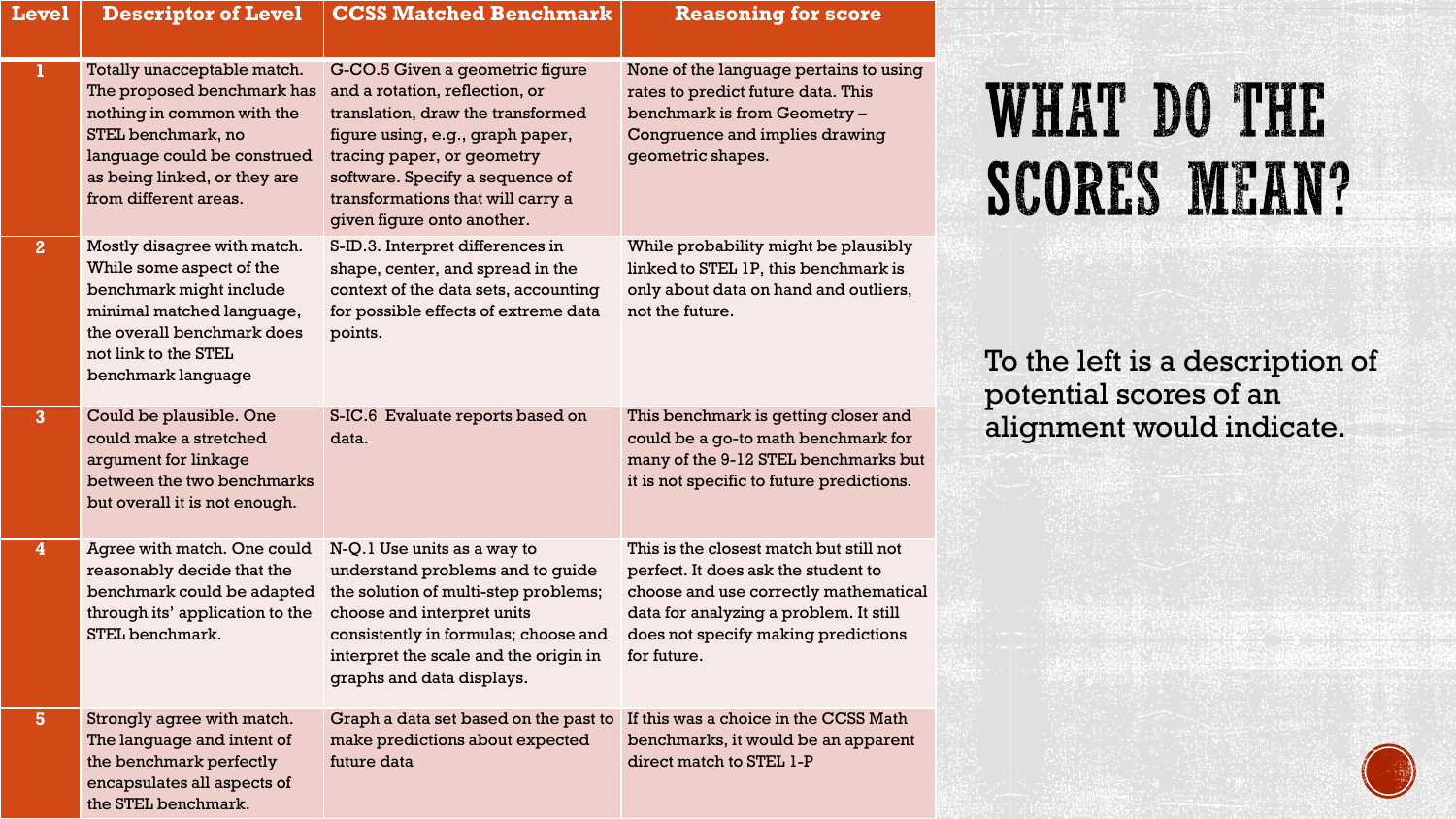

#### **Today's career fields: competencies and skills are evolving** Problem Solving Skills

Knowledge of scientific, mathematical, and engineering theories & principles



**As workforce evolves, instructors' curriculum must**

**also**

Instructors must ensure different literacies are being implemented within standards

Literacy should be developed past the point of ability to read and/or write within content

SCIENCE, TECHNOLOGY, ENGINEERING, AND **MATHEMATICS** (STEM)

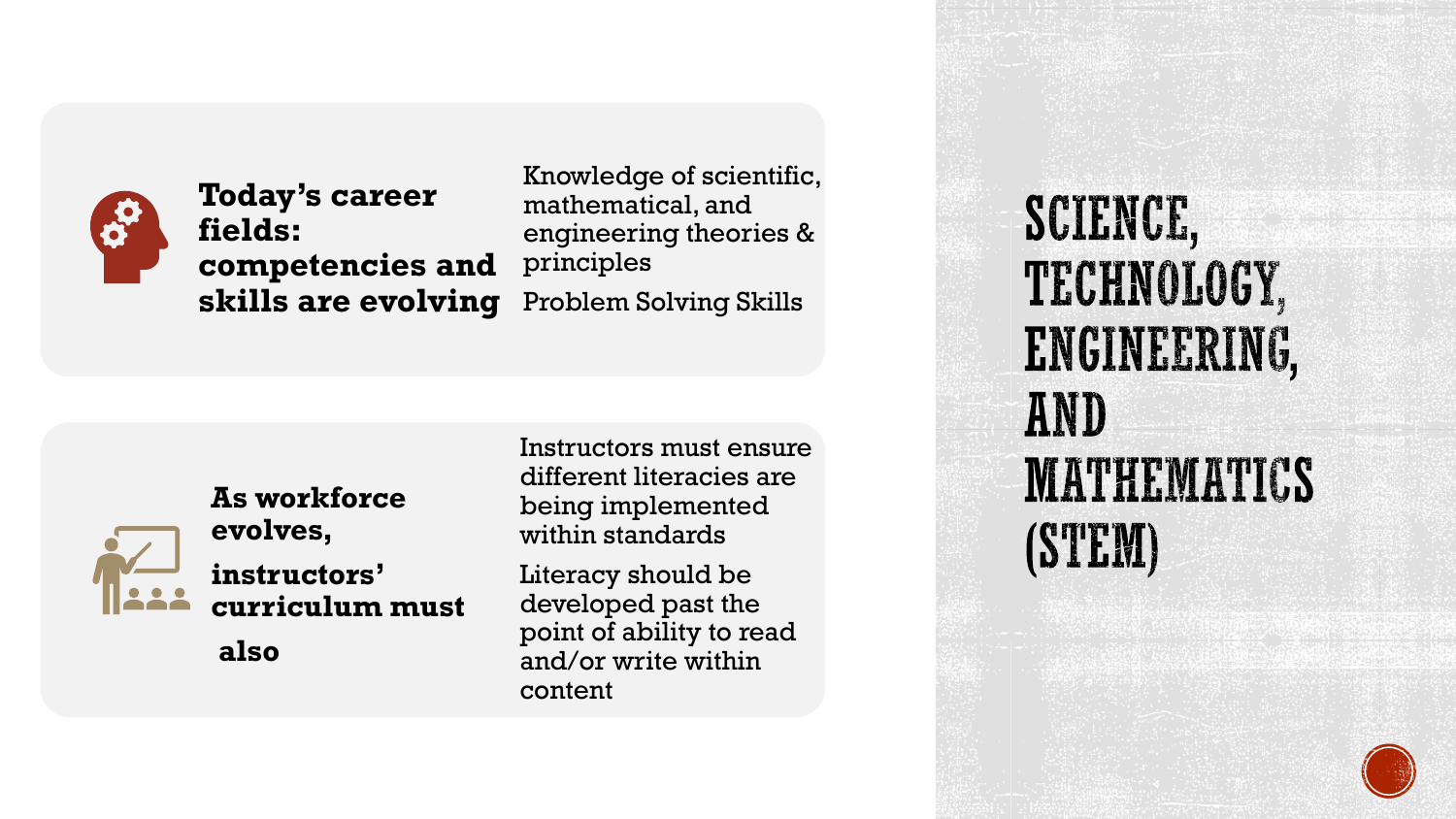

- Essential similarity between the purpose of the sets of standards: Provide a measurable reference point for what students should *know* and *do* in today's society
- Development Teams
	- Teams of content experts at multiple levels were convened to score the matches between the benchmarks
- **Prominence of Evaluation** 
	- Scholarly research on linking standards and benchmarks is *very* limited.
	- This study should fill in some of that gap.

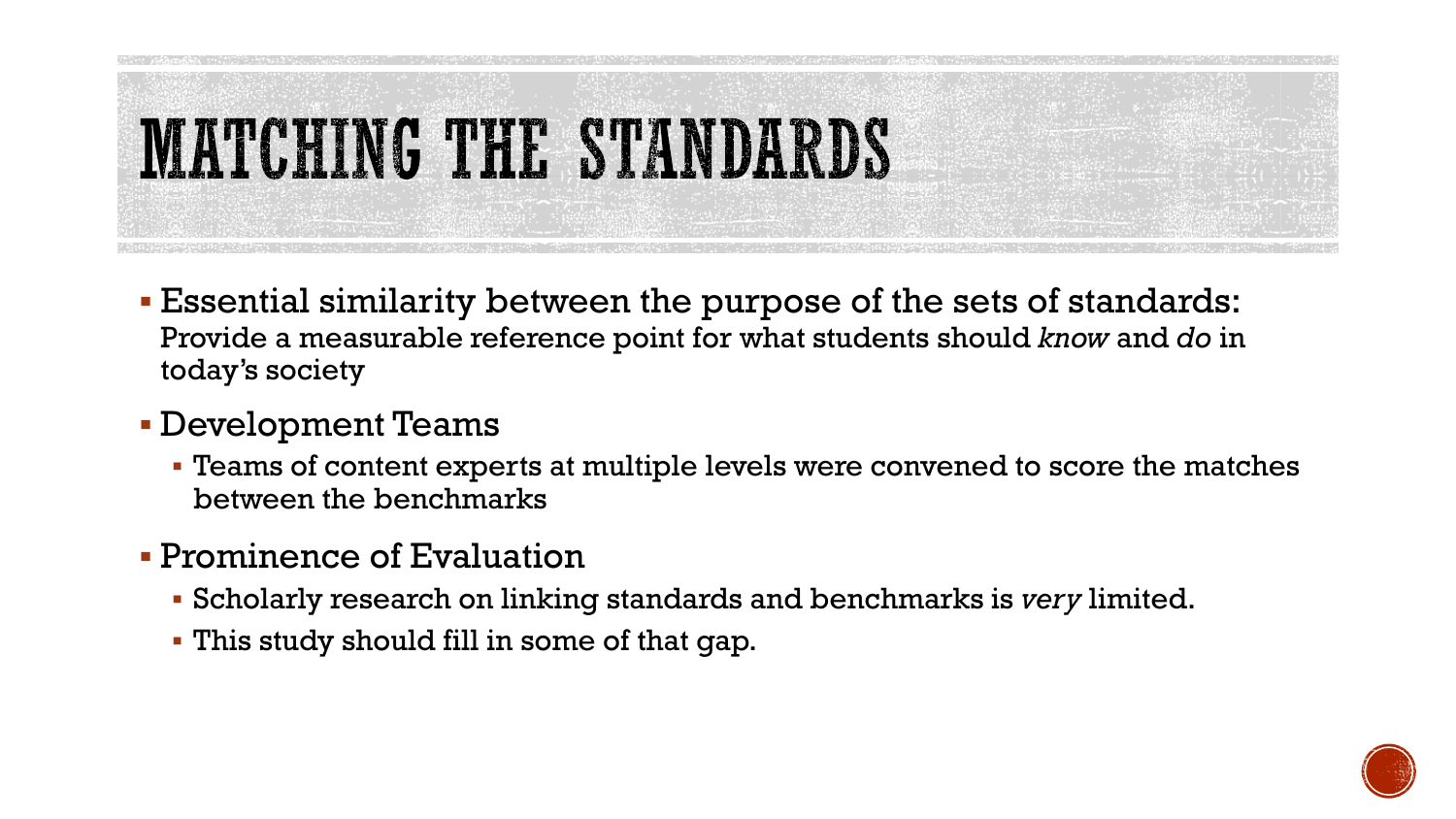

**TAXABLE PROPERTY** 

公使的 经分配率 化单元聚合法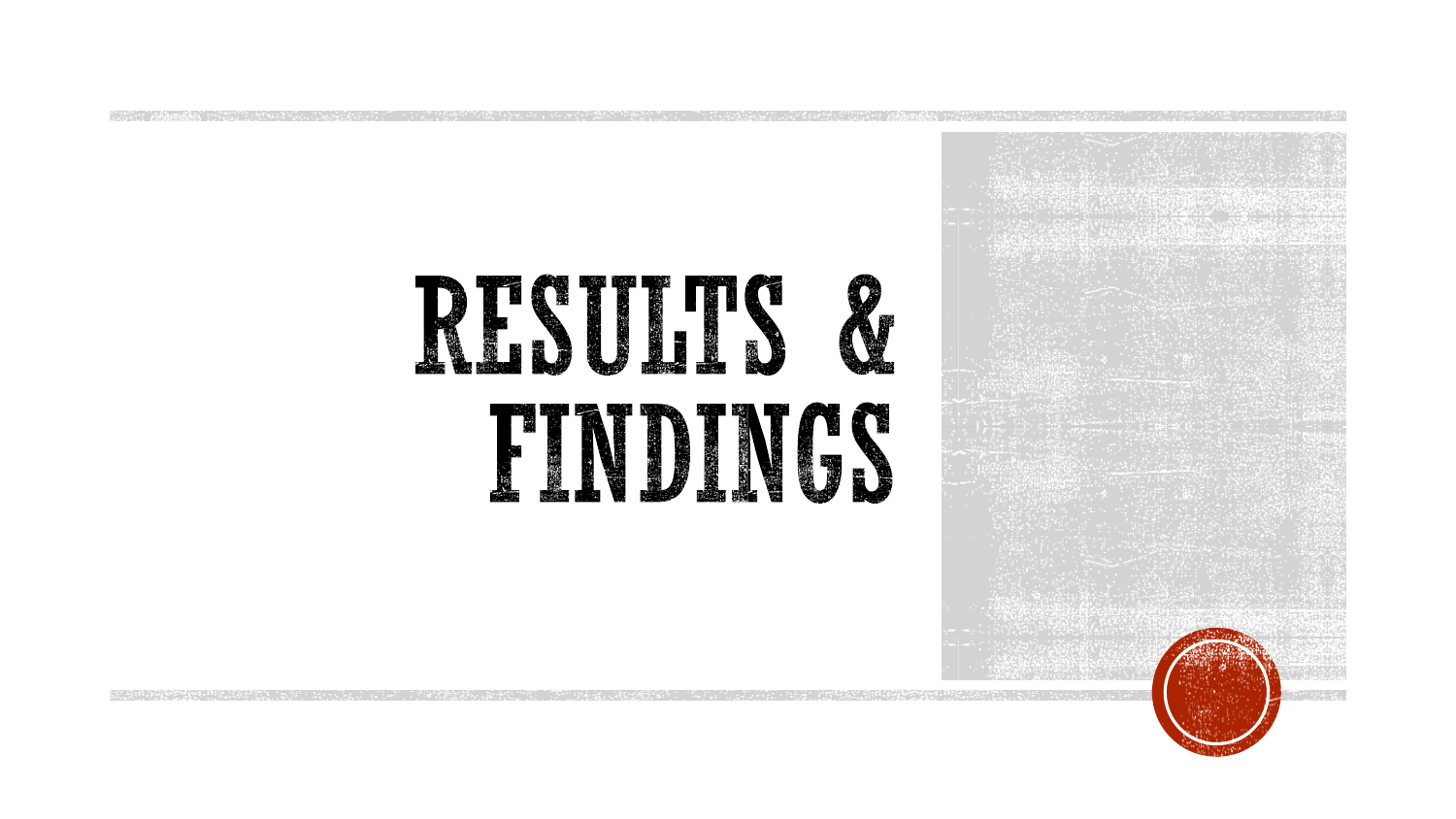# VALIDATION RESULTS AND LIMITATIONS: **CCSS MATH**

 Mathematics: Verb changes made since original review and based on Baylor review, 36 math benchmarks were changed before T & E review occurred. Result, only 100 scores of 142 could be reviewed for correlation between two math reviewers and six T & Reviewers.

#### **R = .2395**

- **-** Limitation
	- **T** & E expertise of math reviewers (and) math expertise of T & E reviewers.
	- Changes to language of benchmarks Dec February on scoring form
	- The T & E reviewers were sent a second batch of 13 benchmarks to re-score based on revised language.
	- If a future replicated study envisioned, there are 21 cells where a different NGSS benchmark could be tested.

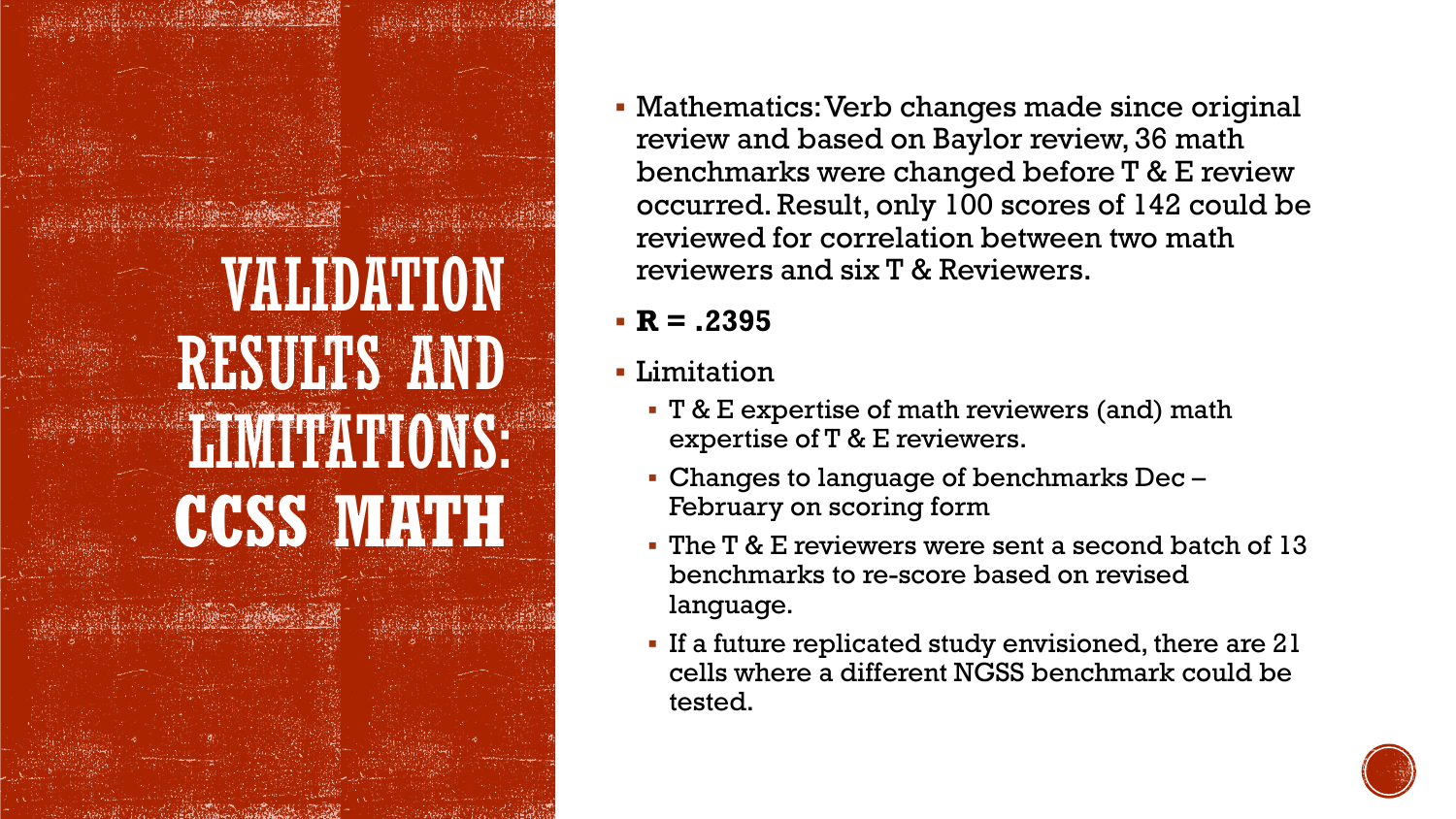# VALIDATION RESULTS: CCSS NGSS AND CCSS ENGLISH LANGUAGE ARTS

- Dr. Whitney Richardson White, Program Manager, Strategic Outreach and Special Initiatives and a Science professor for North Carolina State University has strong engineering and science background.
- **R = .447**
- University of Idaho graduate student in English department scored ELA matches.
- $R = .333$

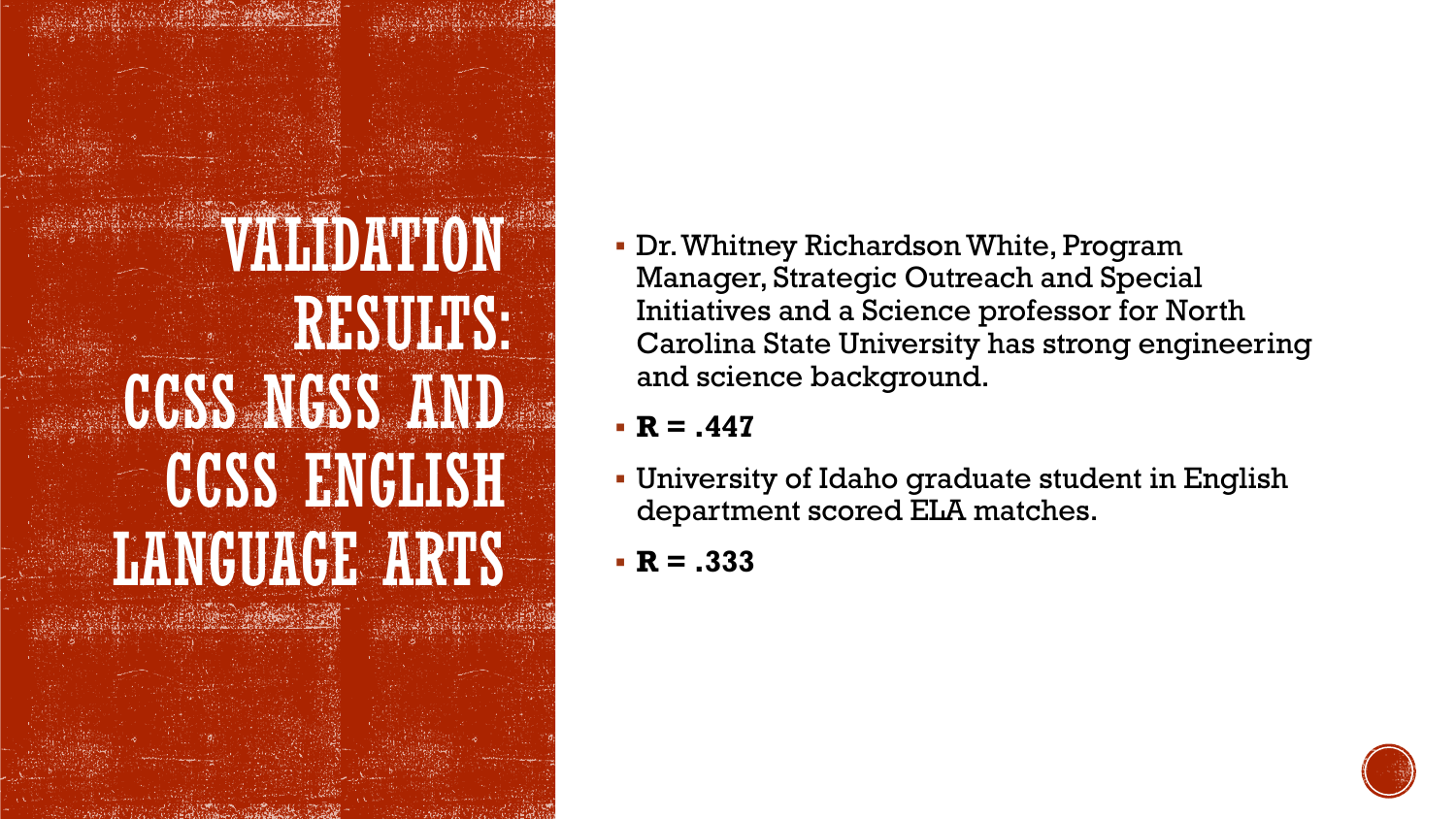# BENCHMARK VALIDATION SUMMARY

|                       | <b>Team A Team B</b><br><b>Correlation</b> | <b>Reviewer's</b><br><b>Total Mean</b> | <b>Consultant's</b><br><b>Mean</b> | <b>Correlation</b> |
|-----------------------|--------------------------------------------|----------------------------------------|------------------------------------|--------------------|
| <b>STEL - NGSS</b>    | .51                                        | 3.67                                   | 3.83                               | .447               |
| $STEL - CCSS$<br>Math | .42                                        | 3.50                                   | 3.47                               | .24                |
| <b>STEL-CCSS ELA</b>  | .82                                        | 3.67                                   | 4.62                               | .333               |

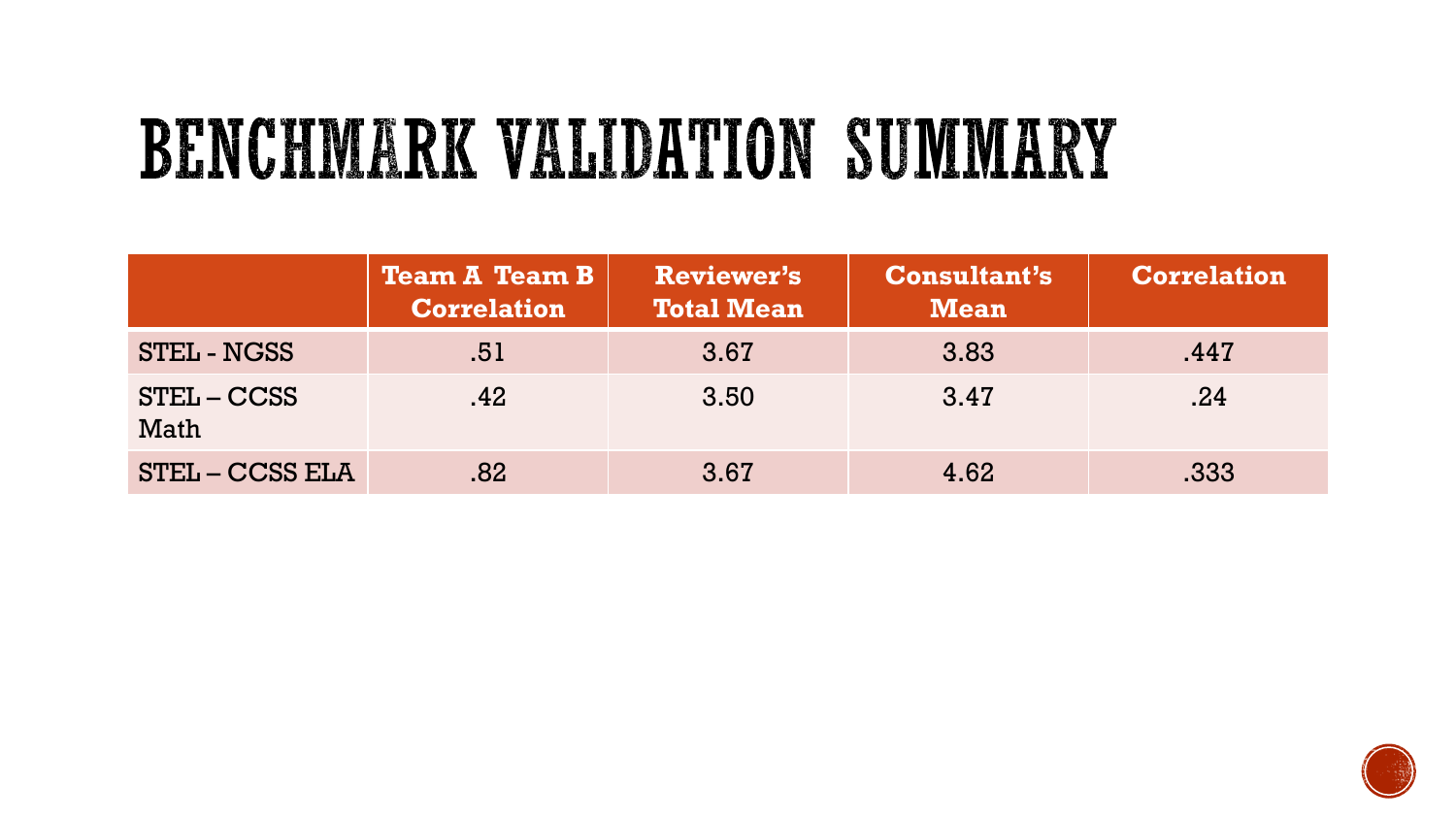

- Two teams convened, consisting of **one each university professor, state or district supervisor and classroom teacher**, all from field of Technology and Engineering Education.
- Team A and Team B **scored 142 matches** to NGSS, Math and ELA.
- Team means and SD for NGSS, Math and ELA.
- Correlation Team A to B: NGSS **r=.51**, Math **r=.42**, ELA **r=.82**
- Combined mean of six reviewers used for cut score: 3.0 or higher
- Difference of team mean to total mean used as secondary cut: .5 or lower.
- Four potential scenarios but only one leads to valid match.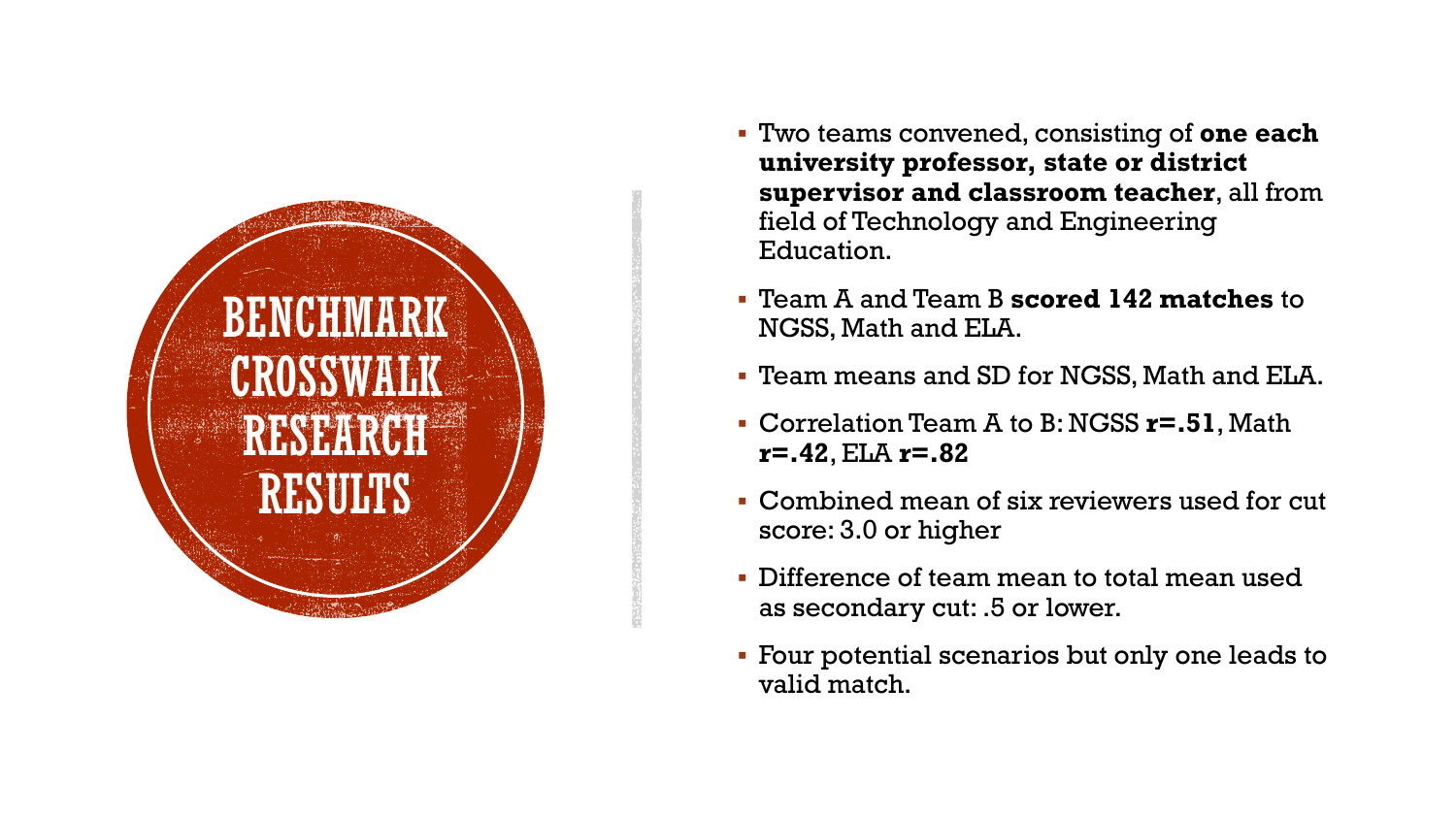### WHAT DO THE MATRIX SCORES MEAN? SCENARIO 1: LOW MEAN AND HIGH DIFFERENCE

- **Example STEL 3-B: Total**  $\overline{X}$  **= 2.5, Difference Team**  $\overline{X}$  **to Total**  $\overline{X}$  **= .83**
- This proposed match between STEL 3-B and NGSS K-2-ETS1-2 is rejected.

### SCENARIO 2: HIGH MEAN AND HIGH DIFFERENCE

- **Example STEL 1-J: Total**  $\overline{\chi}$  **= 4.0, Difference Team**  $\overline{\chi}$  **to Total**  $\overline{\chi}$  **= .67**
- This proposed match between STEL 3-B and NGSS MS-ETS1-4 is rejected.

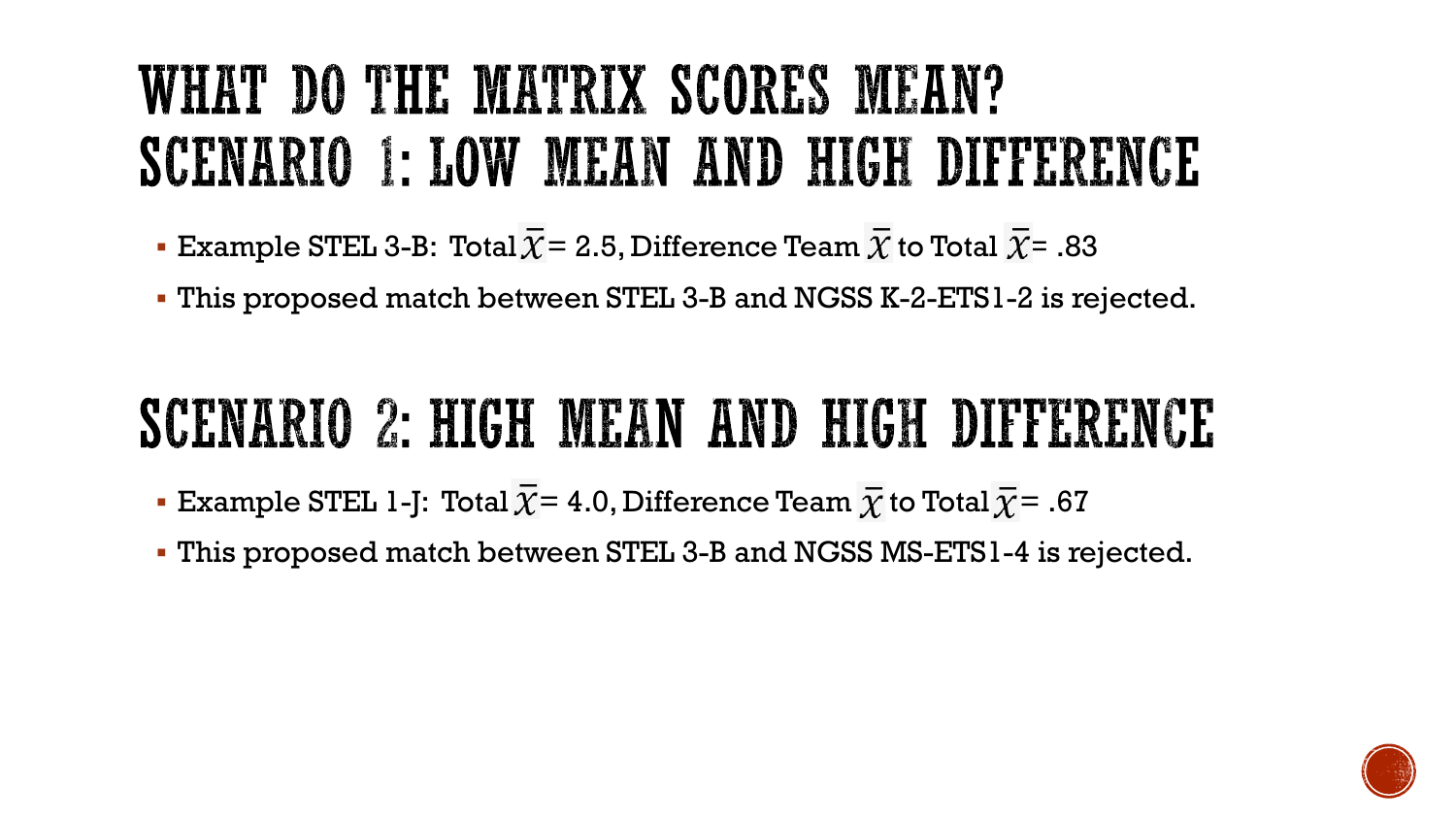### SCENARIO 3: LOW MEAN AND LOW DIFFERENCE

- Example STEL 4-M: Total  $\overline{\chi}$ = 2.17, Difference Team  $\overline{\chi}$  to Total  $\overline{\chi}$  = .17
- This proposed match between STEL 4-M and Math 6.SP.5 is rejected.

### SCENARIO 4: HIGH MEAN AND LOW DIFFERENCE

- **Example STEL 2-R: Total**  $\overline{\chi}$  **= 4.67, Difference Team**  $\overline{\chi}$  **to Total**  $\overline{\chi}$  **= .33**
- This proposed match between STEL 2R and ELA-Literacy RST.6-8.9 is accepted.

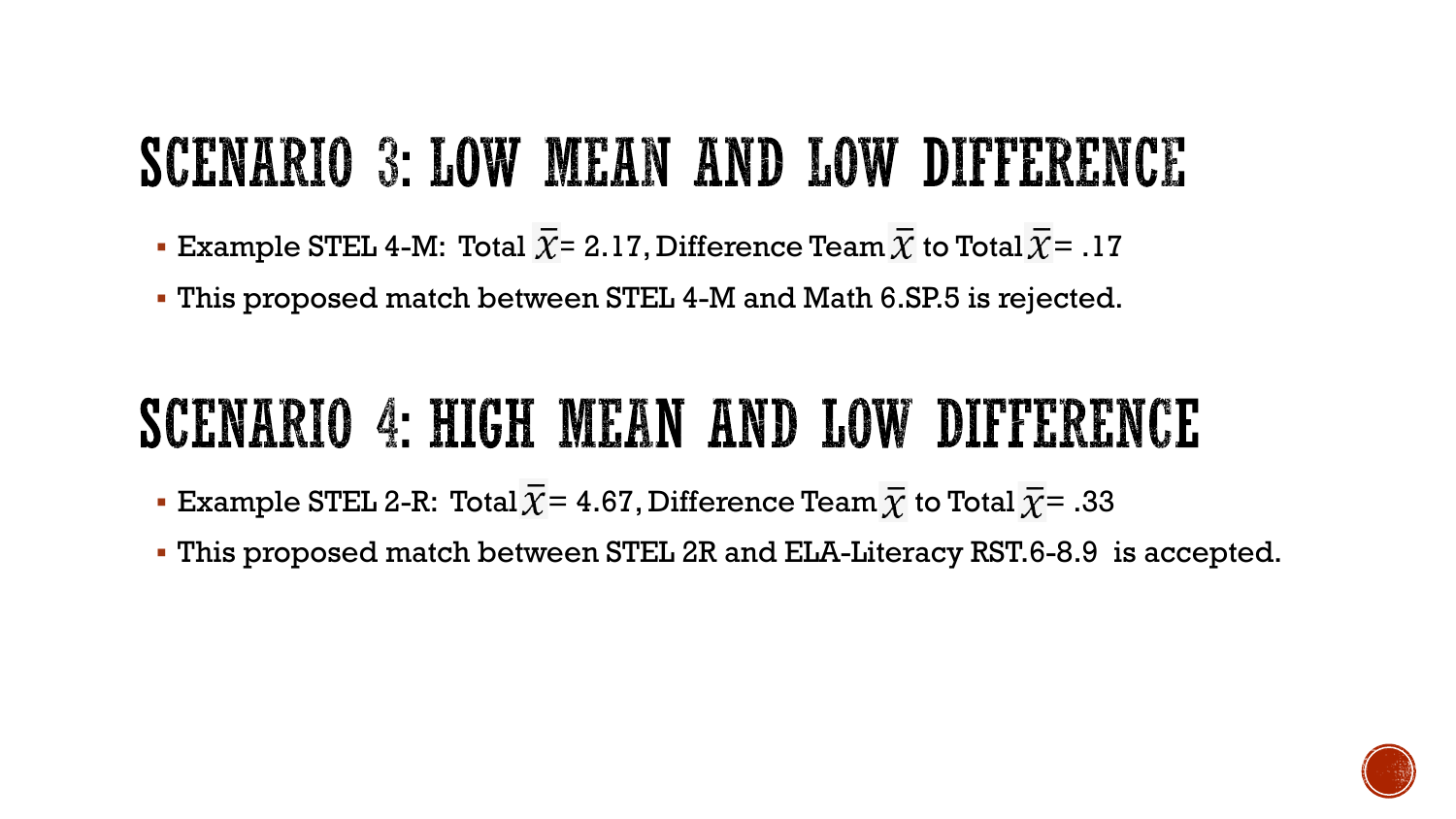

- Based on cut score of 3.0 Mean and less than .51 difference of team mean to total mean, the numbers of accepted benchmark matches are:
- **STEL to NGSS:** 119/141 benchmarks
- **STEL to CCSS Math:** 79/139 benchmarks
- **STEL to CCSS ELA:** 119/140 benchmarks